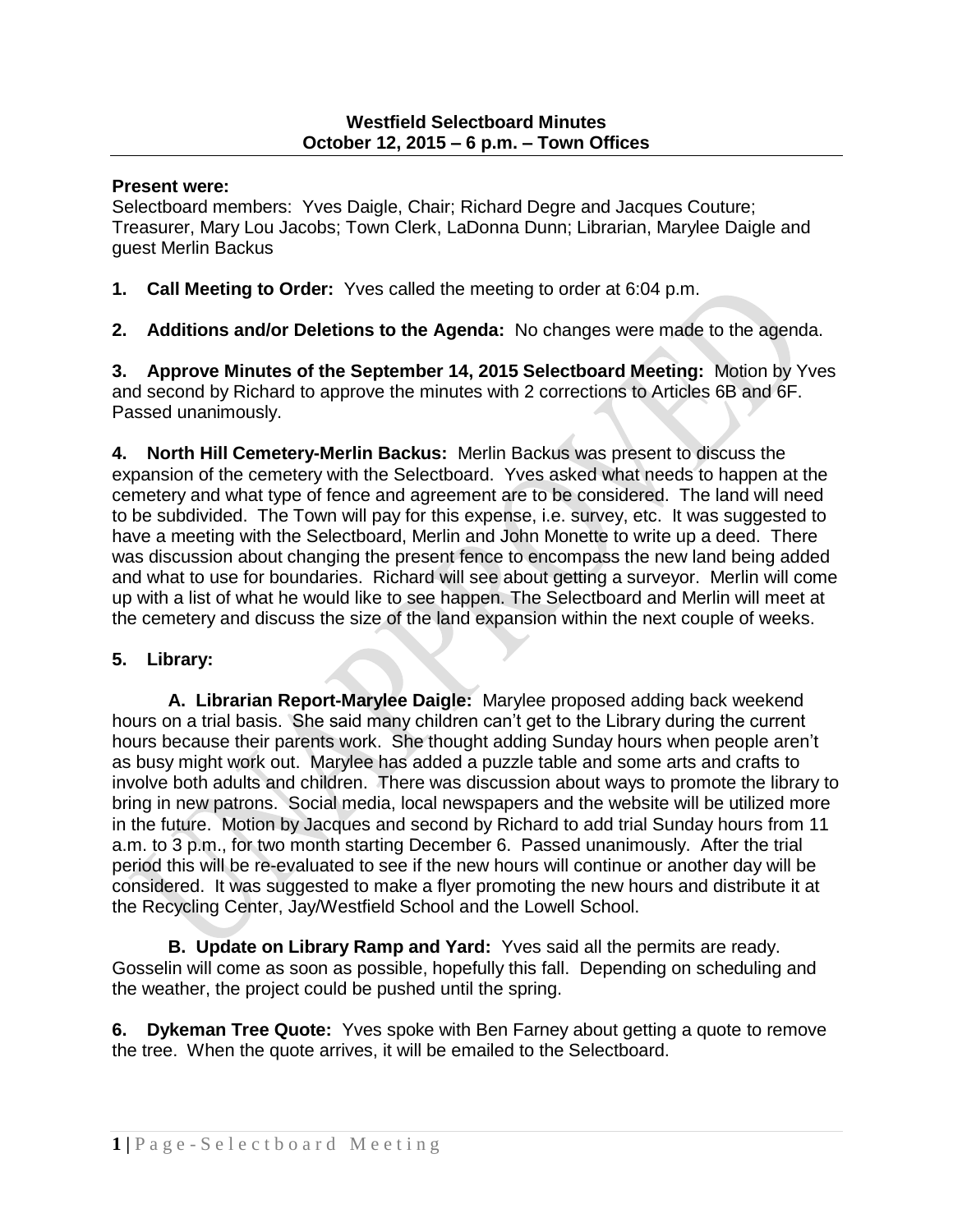## **7. Treasurer:**

**A. Warrants:** Mary Lou learned at the Treasurers annual training meeting that the Selectboard should approve, at each monthly Board meeting, all the warrants signed between meetings. Motion by Jacques and second by Richard to approve the warrants for bills paid in the month of September. Passed unanimously.

**B. Letter of Understanding:** Mary Lou spoke with Fred Satink to clarify Larry Kennison's position with the Town.Mary Lou gave the Selectboard a draft of a letter of understand for their review. This item will be discussed further at the next meeting.

**C. Sign Better Back Roads Grant:** The Selectboard signed the grant paperwork to be submitted for reimbursement.

**8. Update on Dry Hydrant Grant Work:** Yves reported he has asked Larry Kennison to involve Dennis Vincent on this project.

**9. Floor Drain at Town Garage:** Yves stopped by the State Garage to look at the design of their floor drain. He will also visit Laliberty's.

**10. Discuss Capping Tuition at Jr. High/Special Meeting-Jay/Westfield Joint Elementary School:** The Selectboard discussed the current arrangement regarding Jr. High tuition. LaDonna will call VLCT for legal clarification and report back to the Board next month. There is a special School Board meeting on October 13<sup>th</sup> to discuss joining the Jr. High School District.

**11. Discuss Policy for Borrowing Town Equipment:** No action was taken on this item.

**12. Ambulance Advisory Board Update:** LaDonna is the representative for this Board. She reported the group has had their first meeting. Another meeting is scheduled for November 3<sup>rd</sup> after which the group will meet quarterly. The purpose of the Advisory Board is to be a liaison between the ambulance and town officials.

**13. Town Report-LaDonna Dunn:** LaDonna asked the Selectboard for suggestions on the cover design. The consensus was to focus on promoting the Library.

**14. Recycling Update:** Yves reported there was an issue with trash not being picked up a couple of weeks ago from the Recycling Center. Jacques brought his trailer and it was used for trash storage until the hauler picked up. There is a very important NEKWMD Board meeting on October 13<sup>th</sup> that will include the trash haulers. NEKWMD is applying for an exemption which will allow haulers to opt out of providing curbside recycling services. Yves read a letter stating the Waste Management District and Towns will no longer receive payment for e-waste. Currently we are accepting #1-4 plastics at the Town Recycling Center.

**15. Sheriff's Report:** There were 7 patrol hours and no fines issued for September.

**16. Other Business:** There was no other business to discuss.